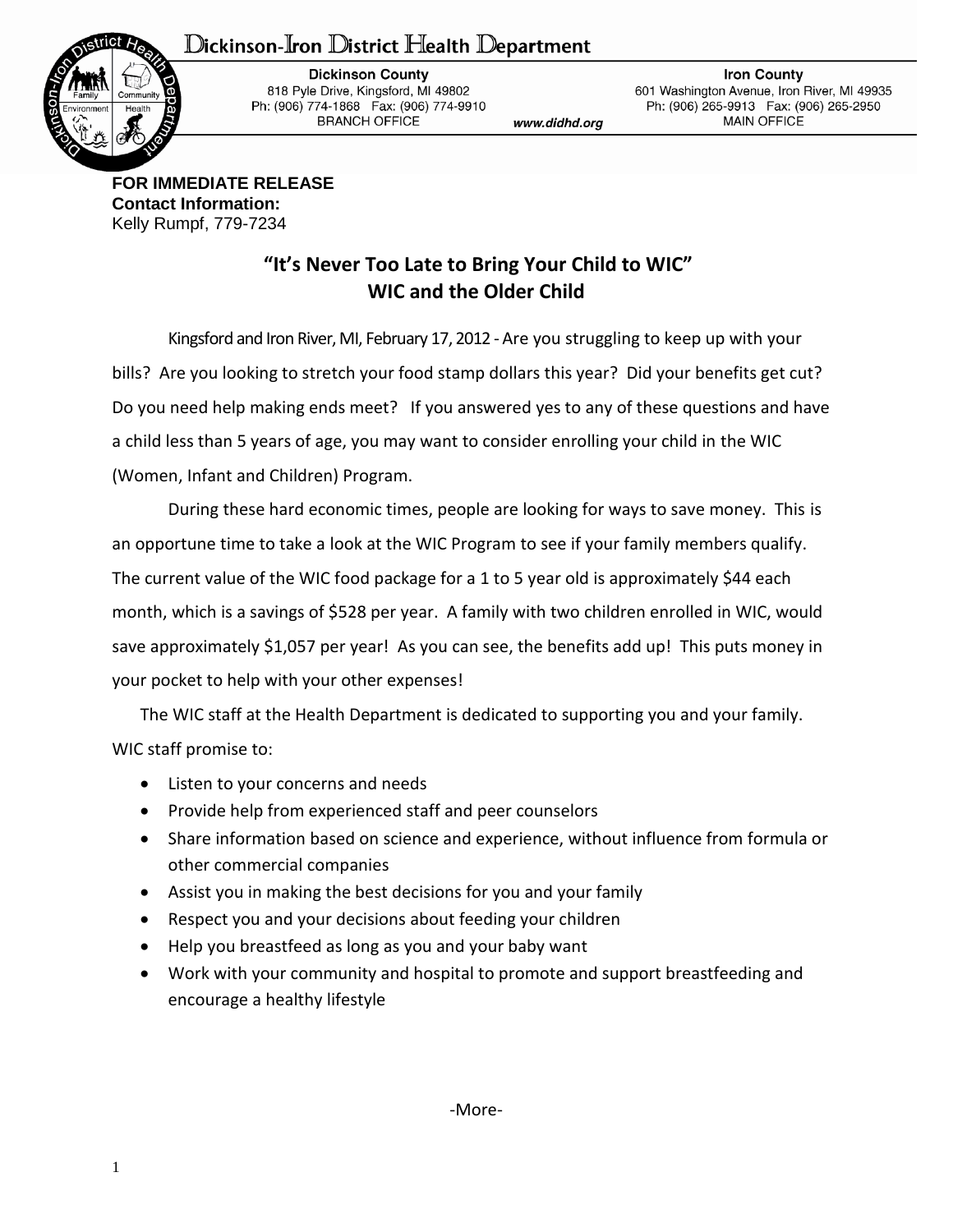As a courtesy and benefit to you, we offer:

- o Late evening clinics
- o EBT (electronic benefits transfer) card
- o WIC shopping lists
- o On-line education opportunities
- o As few as 2 visits per year to keep your child enrolled
- o Fresh fruits, fresh vegetables, and juice
- o Whole grain breads and cereals
- o Milk and cheese
- o Eggs and peanut butter or beans

Something to think about . . . a study conducted by the Institute for Research on Poverty, 2004, found that WIC participation at age 4 has large and significant effects on decreasing the probability that a child is at risk of being overweight. This suggests that either the nutrition education or the actual provision of healthy food is helping to prevent obesity among young children. This is an important measure of the success of the WIC program because of the importance of obesity as a public health threat, and because of the importance of establishing healthy eating habits early in life. Once habits are "set-in," it's difficult to change them - that's why it's so important to develop good eating habits early in life!

WIC can give you the tools you need to help grow strong, happy, healthy kids. Eating well and keeping active are the keys. Lead the way by being a good example for them. Swap the cheeseburger for a salad. Turn off the TV and go outside to play catch, shoot some hoops, or take a walk with your child. The WIC Program will work with you and support your efforts. Find out how you can get fit with WIC today! To learn more about or to enroll your child in WIC, please call Tina at 779-7212 or Sue at 265-4173. Remember it's not too late to get your child enrolled in WIC!

This institution is an equal opportunity provider and employer.

## **This article goes with the photo below.**